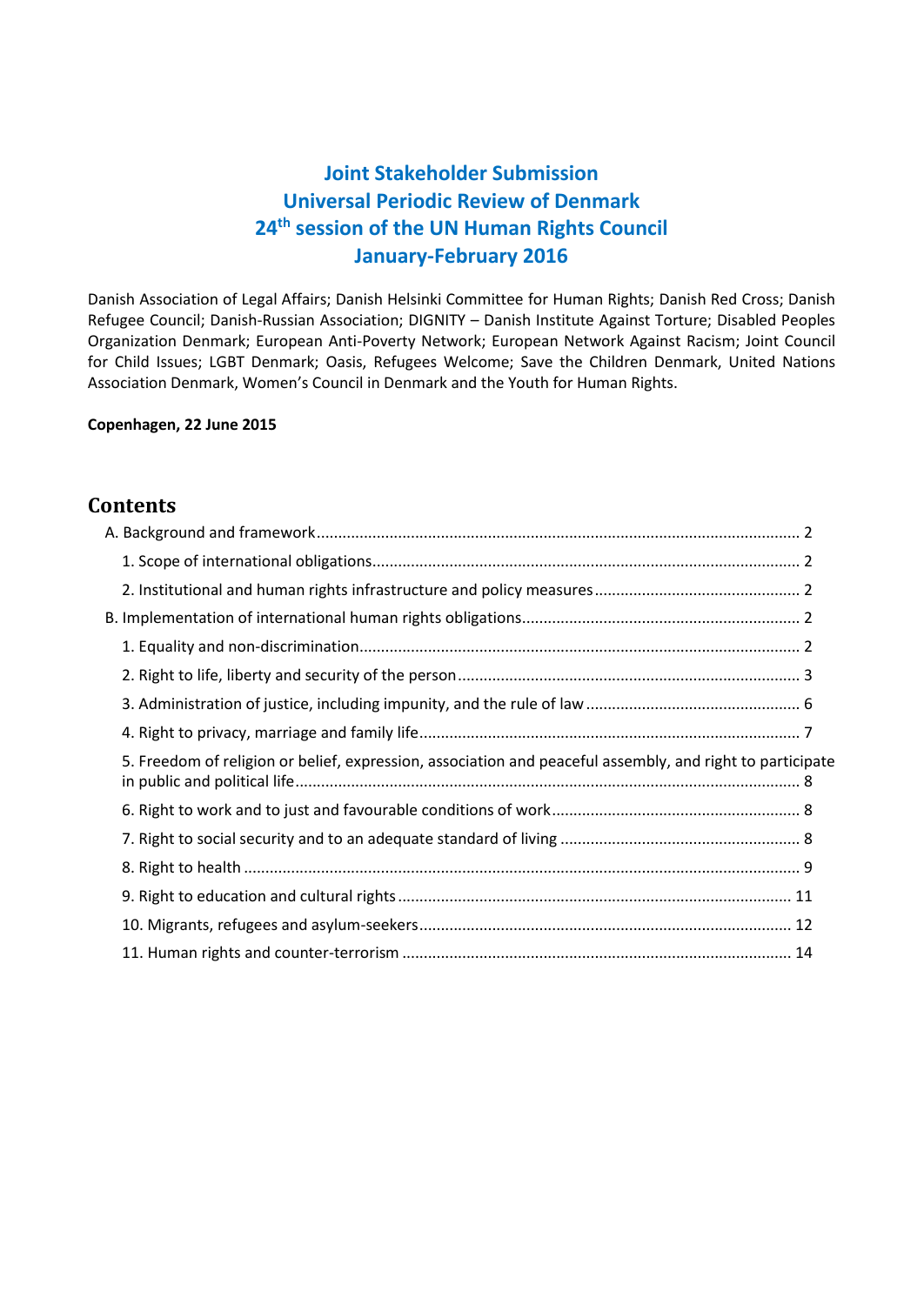# <span id="page-1-0"></span>**A. Background and framework**

# <span id="page-1-1"></span>**1. Scope of international obligations**

## **1) Lack of incorporation of UN human rights treaties into national law**

Recommendations 106.26, 106.28, 106.29, and 106.33. Not accepted.

In Denmark's mid-term UPR report of 2014, the responses were changed to '*Under consideration'.* The grounds for this were that in 2012 the Government had appointed a Committee of Experts with the task of considering the positive and negative implications of incorporating human rights instruments into Danish law and formulating recommendations.

The Expert Committee concluded its work in 2014. The majority of the non-governmental members and independent experts of the committee were in favour of incorporation. However, the only result of the Committee's work was that the Government decided to accede to the Optional Protocol of the CRC.

## *Recommendation:*

*Incorporate the core UN human rights instruments into national legislation.*

# <span id="page-1-2"></span>**2. Institutional and human rights infrastructure and policy measures**

## **2) Establishment of a Children's Ombudsman**

Recommendation 40. Accepted in 2012. CRC Art. 3 and 12.

Denmark has implemented the recommendation. As of 1 November 2012 the government established a National Children's Office as part of the Danish Parliamentary Ombudsman. The Children's Office has a specific mandate to deal with individual complaints from children. However, the office is only authorized to deal with cases after all other relevant means have been exhausted, and it does not have the mandate to give legal assistance to the child in meetings with other bodies. Therefore, many complaints from children are rejected and returned to other authorities. Thus, children are not guaranteed a single channel dedicated to them to assist with their complaints.

#### *Recommendations:*

- *Guarantee children a single mechanism to deal with their individual complaints.*
- *Guarantee independent legal assistance to children who want to complain about decisions taken by local, regional or national bodies.*

# <span id="page-1-3"></span>**B. Implementation of international human rights obligations**

# <span id="page-1-4"></span>**1. Equality and non-discrimination**

## **3) Review the body of legislation prohibiting discrimination**

Recommendation 106.31. Not accepted. CCPR, Art. 2(1) and Art. 4(1), CEDAW, Art. (2), CERD Art. 1(1), CESCR Art. 2(2), CRC Art. 2 and CRPD Art. 5(2).

Discrimination is prohibited for all reasons on the labour market. However, in all other sectors of society, discrimination is only prohibited for a few reasons, while some reasons are not covered in any way, e.g., age, disability, gender identity and gender expression. Access to complaint mechanisms (such as the courts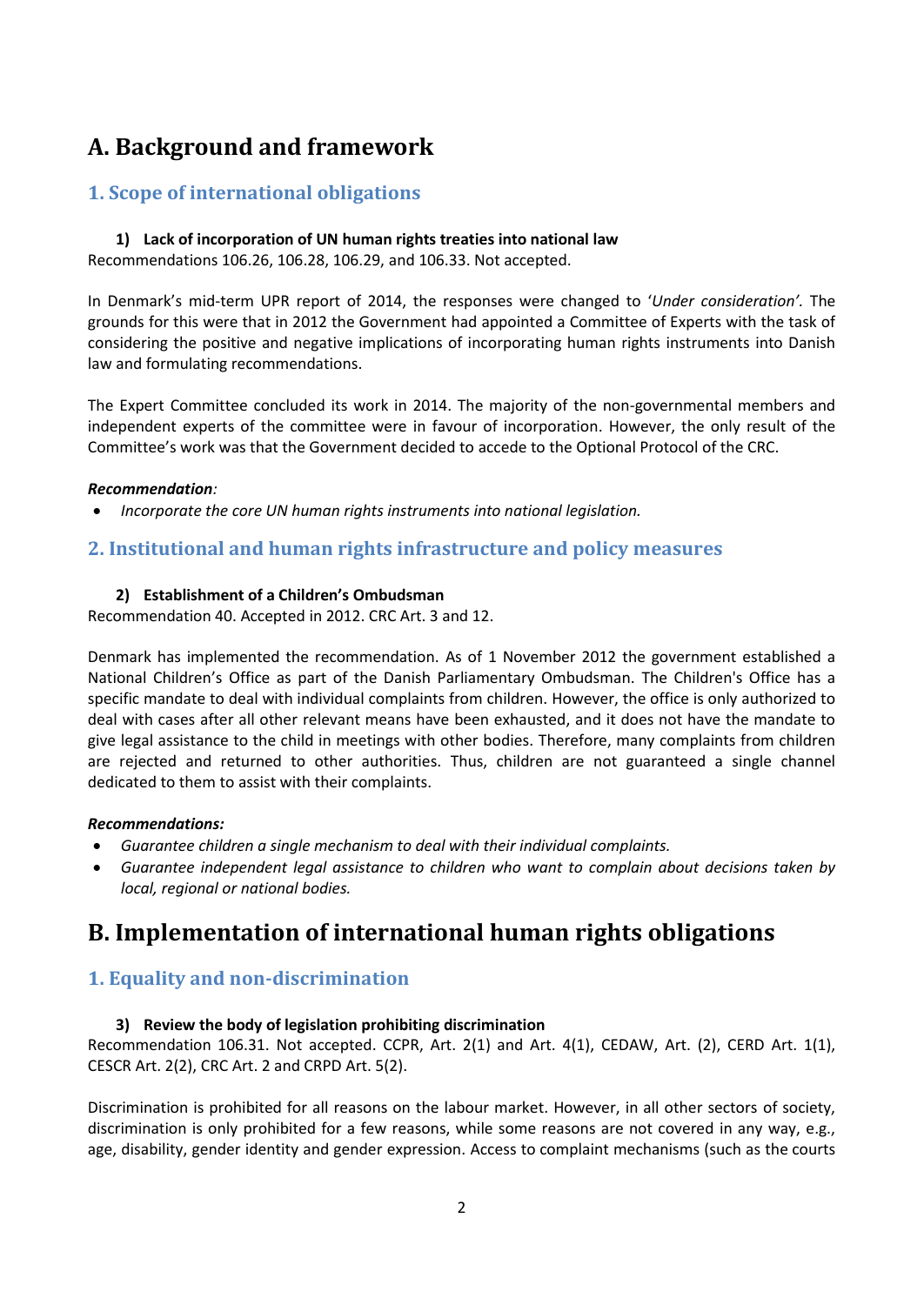and the Board of Equal Treatment) therefore varies from reason to reason. It is the experience of the civil society that instead of tailor-fit protection, we face confusion, inconsistency and inequality in access to complaint mechanisms; we experience an inability to handle multiple discrimination properly; and we meet a lack of protection for some of the most vulnerable persons in the Danish society.

#### *Recommendation:*

 *Adopt legislation on a coherent and general prohibition of discrimination to give equal access to protection.*

#### **4) Gender mainstreaming**

CEDAW COR 2015, No. 13-14.

Public authorities, such as ministries and municipalities, to a large extent neglect their obligation for gender mainstreaming. As a result, very few laws are gender mainstreamed, the majority of municipalities have no gender mainstreaming activities, and only few use the gender mainstreaming tools offered by the Ministry of Gender Equality.

#### *Recommendation:*

 *Monitor effectively and react promptly to public authorities' non-compliance with the mainstreaming obligation. This should be done by writing deadlines for gender mainstreaming into laws and by imposing deadlines on municipalities for their mainstreaming activities.*

#### **5) Discrimination on grounds of gender identity and gender expression**

Gender identity (i.e., gender felt by a person) and gender expression (i.e., gender shown by a person outwardly) are currently not explicitly protected by the law. Legal decisions thus cannot refer to gender identity or gender expression. In one case<sup>1</sup> a transvestite was discriminated in a shop for his gender expression, while the manager of the shop accepted a penalty notice, and the company accepted a fine for discrimination on grounds of sexual orientation, which relates to the attraction between two people.

#### *Recommendation:*

*Explicitly prohibit discrimination on grounds of gender identity and gender expression*.

# <span id="page-2-0"></span>**2. Right to life, liberty and security of the person**

#### **6) Incarceration of children together with adults**

Recommendation 106.100. Not accepted

The government's non-compliance of this recommendation contradicts Denmark's international obligations, cf. CRC Art. 37(c) and CRC General comment No. 10 (2007), Paragraph 85. The main rule is that children aged 15-17 years who have committed an offence are confined outside of prisons. 2 In 2013, the average number of children confined in prisons was twelve children per day, including three placed in pretrial detention.<sup>3</sup>

#### *Recommendation:*

 $\overline{a}$ 

*Prohibit incarceration of minors together with adults*

<sup>1</sup> http://www.thranesen.dk/category/artikler/ulovlig/kjole-ole-sagen/

<sup>2</sup> Code of Enforcement of Sentence section 78 part. 2.

<sup>3</sup> Code of Enforcement of Sentence section 78 part. 2.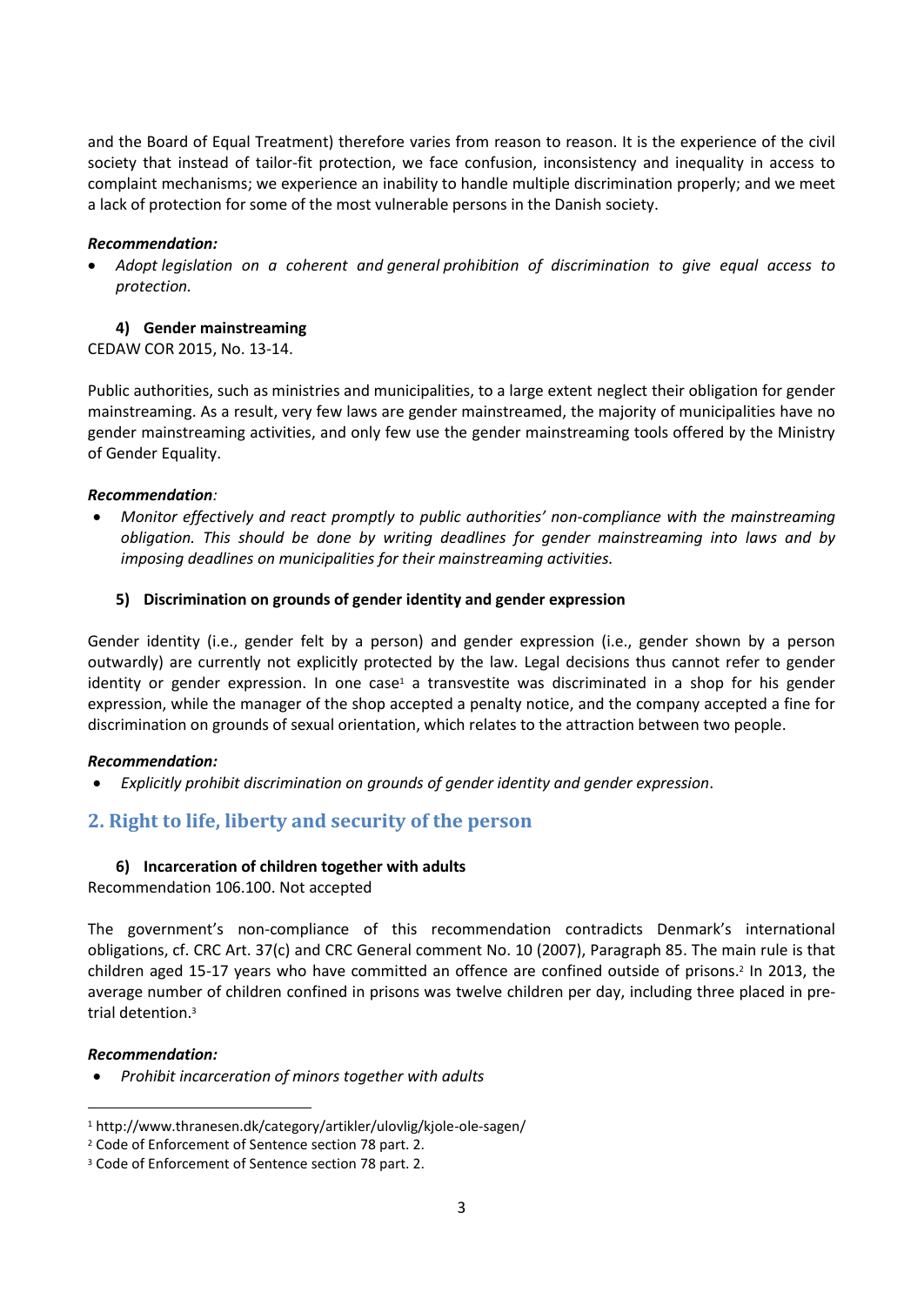## **7) Solitary confinement**

Recommendation 106.100. Not accepted

Isolation as a disciplinary sanction is allowed by the rules on solitary confinement. This is also allowed for children, contrary to CRC Art. 37, General Comment No. 10, para. 89.<sup>4</sup> Between 2009 and 2013 the Prison and Probation Service registered 158 incidents of children in isolation as a disciplinary sanction or in "exclusion from association" for durations of 24 hours to 14 days. For both children and adults, isolation as a disciplinary sanction has risen from 2,023 in 2004 to 2,959 in 2013.

## *Recommendation:*

- *Amend the time limit for all placements of children in solitary confinement, so the limits follow the Ministry of Social Affairs' executive order on use of force, i.e. a maximum of four hours, regardless of whether the child is isolated as a disciplinary sanction, exclusion from association, under pre-trial detention or any other type of solitary confinement.*
- *Abolish the use of solitary confinement as a disciplinary sanction.*

## **8) Security cell**

ICCPR Art. 7 and 10

When an inmate is considered a danger to himself or others, Danish law allows isolation of him in a security cell, often enforced with physical immobilization to a bed. There is no legal upper time limit for isolation in security cells.

From 2004 to 2013 there was an increase in the number of security cell isolations, from 224 to 252. The number of cases where immobilization also was applied also increased from 156 to 213. In a verdict in June 2014, the Danish High Court found that the Prison and Probation Service had violated a mentally ill person's rights under Art. 3 of the ECHR. In four cases, the placement in security cells was unjustified, and in eight cases the duration of placement with immobilizations was unjustified.

#### *Recommendation:*

- *Abandon the use of security cells and immobilization of children.*
- *Introduce a time limit of 5 hours, after which prisons have to inform the Prison and Probation Service of the placement in security cell, and adopt an absolute time limit of 24 hours for placement in security cells.*

## **9) Nervous and mental disorders among prisoners and detainees**

Mentally ill persons in prison are not always given the treatment necessary to alleviate their suffering. This neglect may violate ICCPR Art. 7, CRC Art. 37(c), CRC General comment No. 10 (2007), Paragraph 89 and CRPD ar. 14 (2). Several studies have established that there is a high percentage of people in Denmark suffering from mental illness among those in places of detention. They are sometimes detained for long periods of time within remand institutions and prisons due to lack of capacity in psychiatric institutions.

#### *Recommendation:*

- *Integrate the prison health service (MOJ) into the public health system (MOH).*
- *Introduce a screening process to identify mentally ill detainees, chaired by psychologists, and introduce mechanisms to transfer severely mentally ill and suicidal persons to the psychiatric system.*

 $\overline{a}$ <sup>4</sup> Code of Enforcement of Sentence section 63.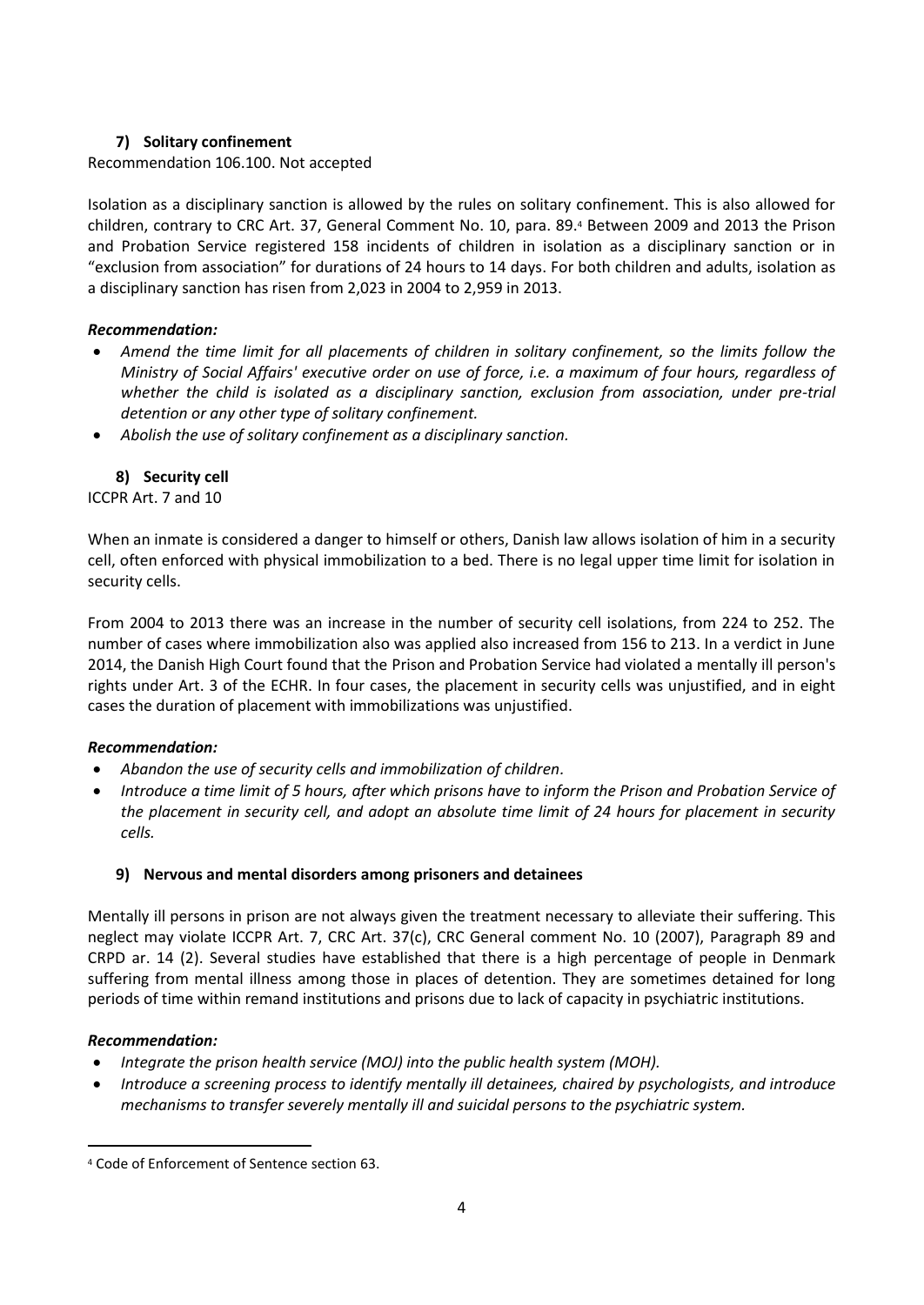## **10) Pre-emptive mass arrests**

There have been cases where pre-emptive arrest violated ICCPR Art. 7, and these rules raise a general concern under ICCPR Art. 9(1). In 2012, the Eastern High Court of Denmark ruled that the pre-emptive mass arrests of 1,900 demonstrators (250 plaintiffs), attending the COP15 2009 in Copenhagen, were unlawful under the Police Act, and that the circumstances under which 178 of these pre-emptive arrests took place constituted a violation of ECHR Art. 3.

## *Recommendation:*

- *Repeal the amendment<sup>5</sup> of the Police Act § 9 and § 8, so that the upper time limit for pre-emptive arrest during public gatherings and crowdsis 6 hours instead of 12 hours.*
- *Pre-emptive arrest pursuant to the Police Act should not be enforced on children.*

# **11) Safety for victims of trafficking**

106.124. Not accepted.

Denmark still offers no long-term alternatives that allow victims of trafficking to stay in the country on a work or residency permit, but solely offers repatriation or, in exceptional cases, asylum. Victims of trafficking are still treated primarily as irregular migrants, and policies and practices still emphasize return of victims to their home countries rather than ensuring redress and protection. This practice has resulted in a growing number of identified re-trafficked victims (9 out of 76 in 2013), and the largest group of identified victims still rejects repatriation from the Danish government.

## *Recommendation:*

- *Prevent re-trafficking by ensuring usable possibilities for identified victims of trafficking.*
- *Ensure access to residence permits if needed to secure personal safety beyond the asylum rules.*

## **12) Identifying victims of trafficking**

In 2013 only 16% of persons identified as victims of trafficking were men, and the majority of identified female victims were identified in the sex industry. From 2009-2013 only 8 minors were identified as trafficking victims.

## *Recommendation:*

 *Adopt strategies to identify victims of trafficking amongst arrested foreigners, in the agricultural sector, in the construction industry and amongst domestic workers.*

## **13) National Rapporteur on Human Trafficking**

The need for an independent rapporteur to closely monitor human trafficking is evident. A rapporteur can keep a continuous focus on and highlight problematic issues such as some potential victims of trafficking still being sent to detention/prison and not to a safe house while being identified. A rapporteur can also monitor and disseminate information on emerging issues as re-trafficking and can analyse investigations and prosecution. From 2007-13 courts have only made 14 convictions in cases of trafficking related to prostitution/sex work (COWI 2014).

 $\overline{a}$ 

<sup>5</sup> Law 2009 1107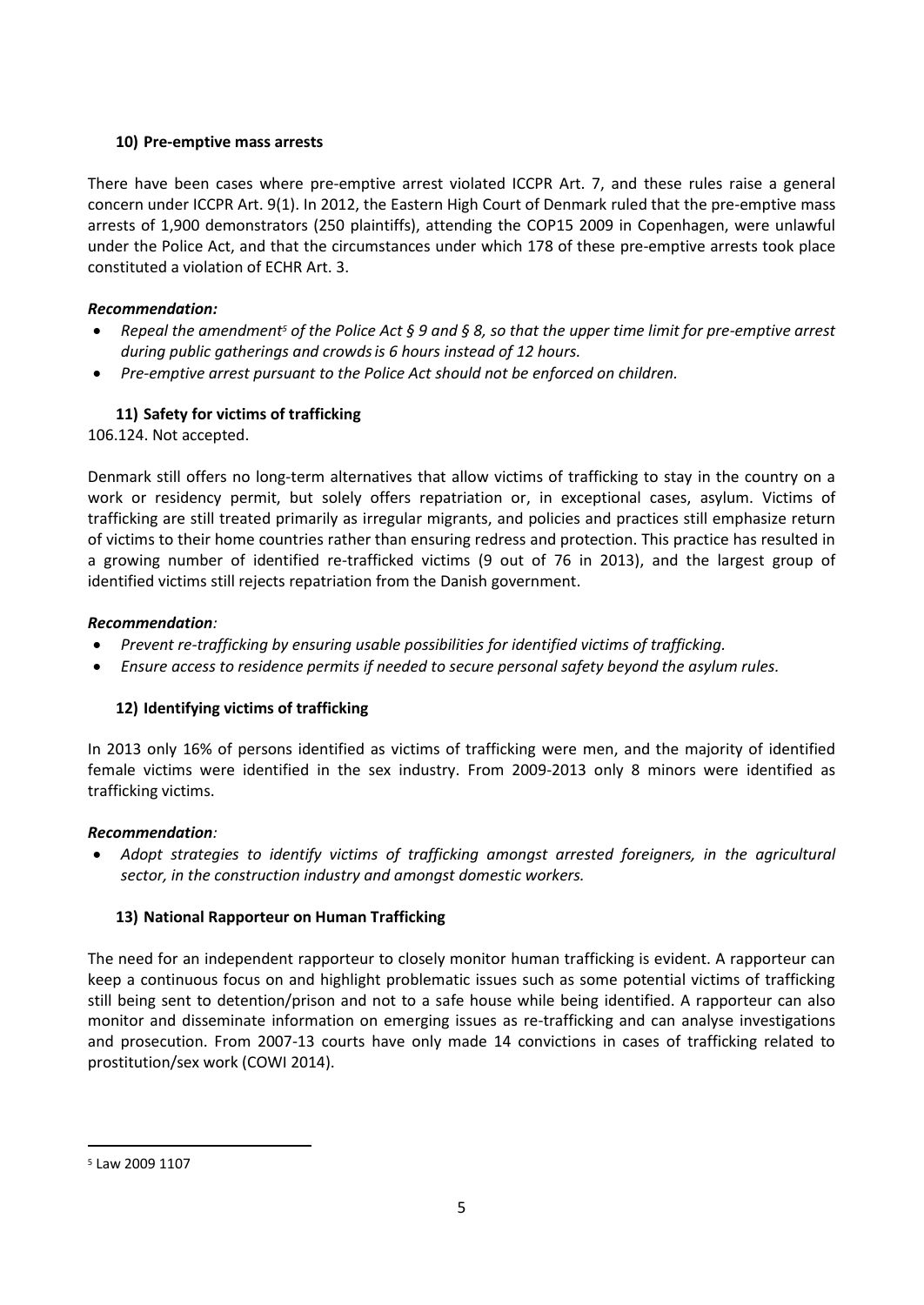One demand made at the Nordic Forum 2014 was the establishment of national rapporteurs in all Nordic countries. This has been the case in Sweden since 1997.

### *Recommendation:*

*Establish an independent National Rapporteur on Human Trafficking.*

## **14) Trafficking – reflection period**

106.89 accepted in 2014 mid-term report.

Victims of trafficking are offered a reflection period of 120 days. In this period, victims may remain in the country and receive some medical and psychological support. However, the victim must agree to a voluntary return to their home country.

#### *Recommendation:*

- *Grant the 120 days reflection period to all victims of trafficking regardless of willingness to return to the home country.*
- *Grant additional education to these victims in order to make transition to a life without trafficking more sustainable.*

# <span id="page-5-0"></span>**3. Administration of justice, including impunity, and the rule of law**

## **15) The age of criminal responsibility and life-sentencing of juveniles**

CRC Art. 37b and 40.

The age of criminal responsibility was raised by Danish law from 14 to 15 years as of 1 March 2012. Some political parties currently argue that the age of criminal responsibility should be lowered to 12 years. According to the penal code, juvenile criminals (aged 15-18) may be sentenced to prison for 20 years. From 1930 to 2010 the maximum penalty for this group was 8 years in prison.

#### *Recommendation:*

- *Maintain the minimum age of criminal responsibility at 15 years.*
- *Re-introduce a maximal prison sentence of 8 years for juveniles.*

## **16) Identification of law enforcement officials**

Recommendation 106.76. Accepted

For purposes of accountability of the police, it was recommended that Denmark introduce an individual identification of its law enforcement officers. The Ministry of Justice has asked the National Police and their labour union to propose a model for this by summer 2014. As of May 2015, this has not happened.

#### *Recommendation:*

*• Introduce visible individual identification marks on uniforms of law enforcement officials.*

**17) Tolerated stay**  ICCPR Art. 7 and 12

Denmark has legislation on tolerated stay. According to this, persons are "tolerated" if they are not eligible for residency or asylum but cannot be expelled due to the risk of torture or death penalty upon expulsion. Some of these persons have committed crime in Denmark and been sentenced to prison and subsequent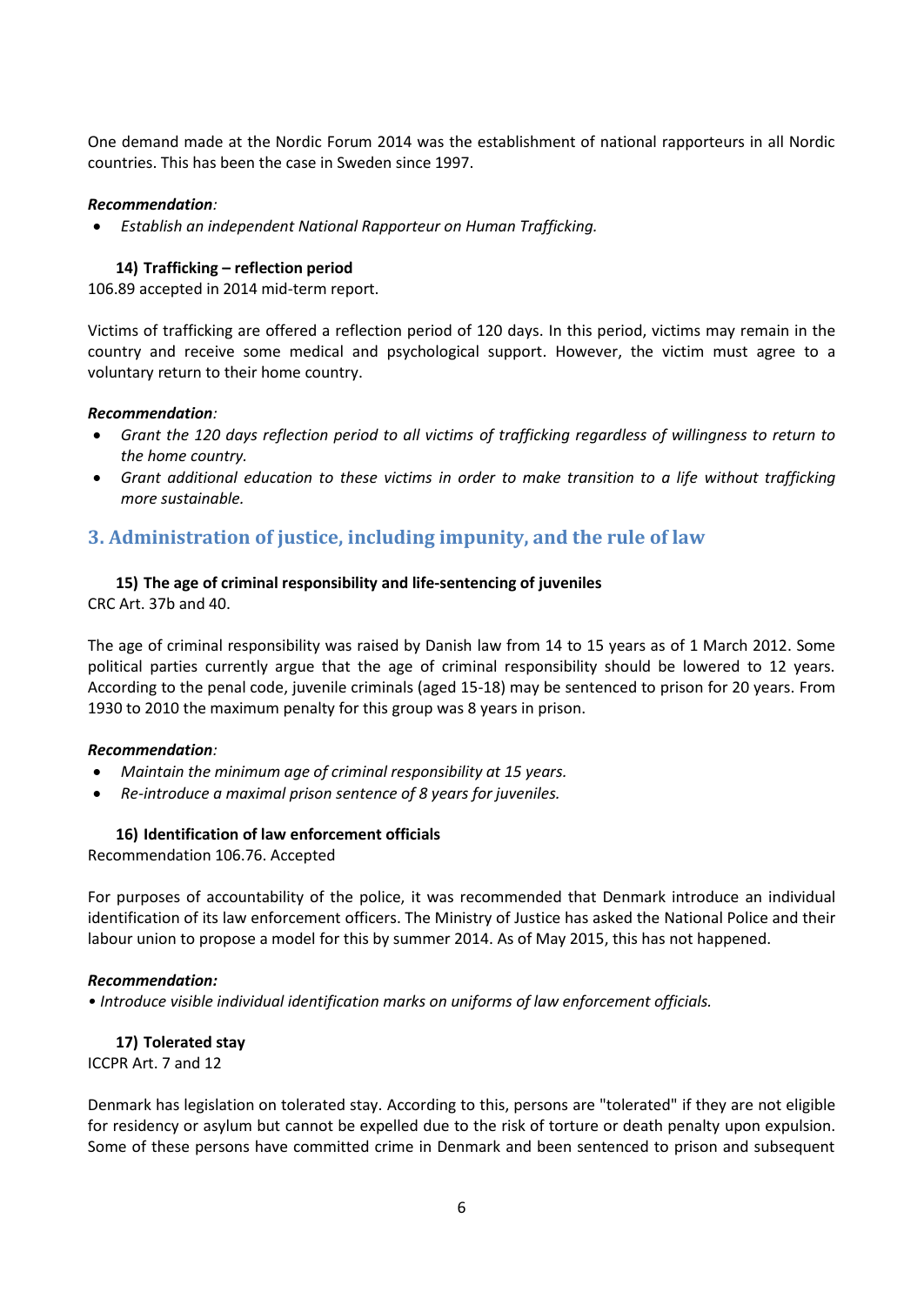expulsion. Until expulsion can be effectuated, these persons remain on tolerated stay indefinitely and may not work. The main rule is that one must live at a deportation centre, either Centre Sandholm or Centre Sjaelsmark, and must report to the police usually every day so that expulsion can be carried out promptly when the opportunity arises. Rights to family life and rights to health care are restricted.

In recent years more and more individuals have been placed on tolerated stay, but since 2007 not a single one has been expelled. In 2015, there were 67 persons on tolerated stay. Following an NPM inspection of Center Sandholm in 2014, the Ombudsman stated that the overall conditions for persons on tolerated stay is a huge personal burden and restricts the conduct of one's life. The Ombudsman recommended that the entire tolerated stay legislation be re-considered.

## *Recommendation:*

- *Introduce an upper time limit in the tolerated stay legislation, if possible as a part of the judgement on expulsion.*
- *Amend the Aliens Act, section 26, so that the proportionality of the sanction and the time spent on tolerated stay is taken into consideration when deciding if the sanction should be lifted.*

# <span id="page-6-0"></span>**4. Right to privacy, marriage and family life**

## **18) Lack of right to family reunification**

Recommendation 106.116. and 106.130. Not accepted. CRC Art. 3; 6(2); 9(1) and Art. 10(1). ICCPR Art. 23- 24

An amendment to the Aliens Act from February 2015 limits the opportunities for family reunification for persons granted temporary protection status. This status is granted to asylum-seekers who need protection due to a particularly serious situation in their home country, characterized by indiscriminate violence and attacks on civilians. Persons granted this status are usually only allowed family reunification after one year and then only if their temporary protection status will be extended. In some cases, however, family reunification will be possible sooner if, for example, the person was responsible for the care of a handicapped spouse in their home country, or if the individual now in Denmark has children in the home country who are have serious health conditions. General access to family reunification with children is currently only available for children under the age of 15.<sup>6</sup>

Denmark should assume responsibility for spouses and children in serious situations where they currently are forced to live in the neighbouring regions or left behind in home countries marked by violence and attacks. This way, family life can be maintained and children and spouses protected.

#### *Recommendation:*

 $\overline{a}$ 

- *Amend the Aliens Act so that all of the refugees who flee to Denmark from a particularly serious situation in their home country have the right to family reunification immediately after receiving a residence permit.*
- *In the Aliens Act section 9, no. 2, raise the age limit for family reunification for children to 18.*

## **19)Gender identity of children and young people**

The quality of life of both children and youth would be better safeguarded if their self-experienced gender were recognized as authentic and legitimate.

<sup>6</sup> The Danish Aliens Act section 9, no. 2.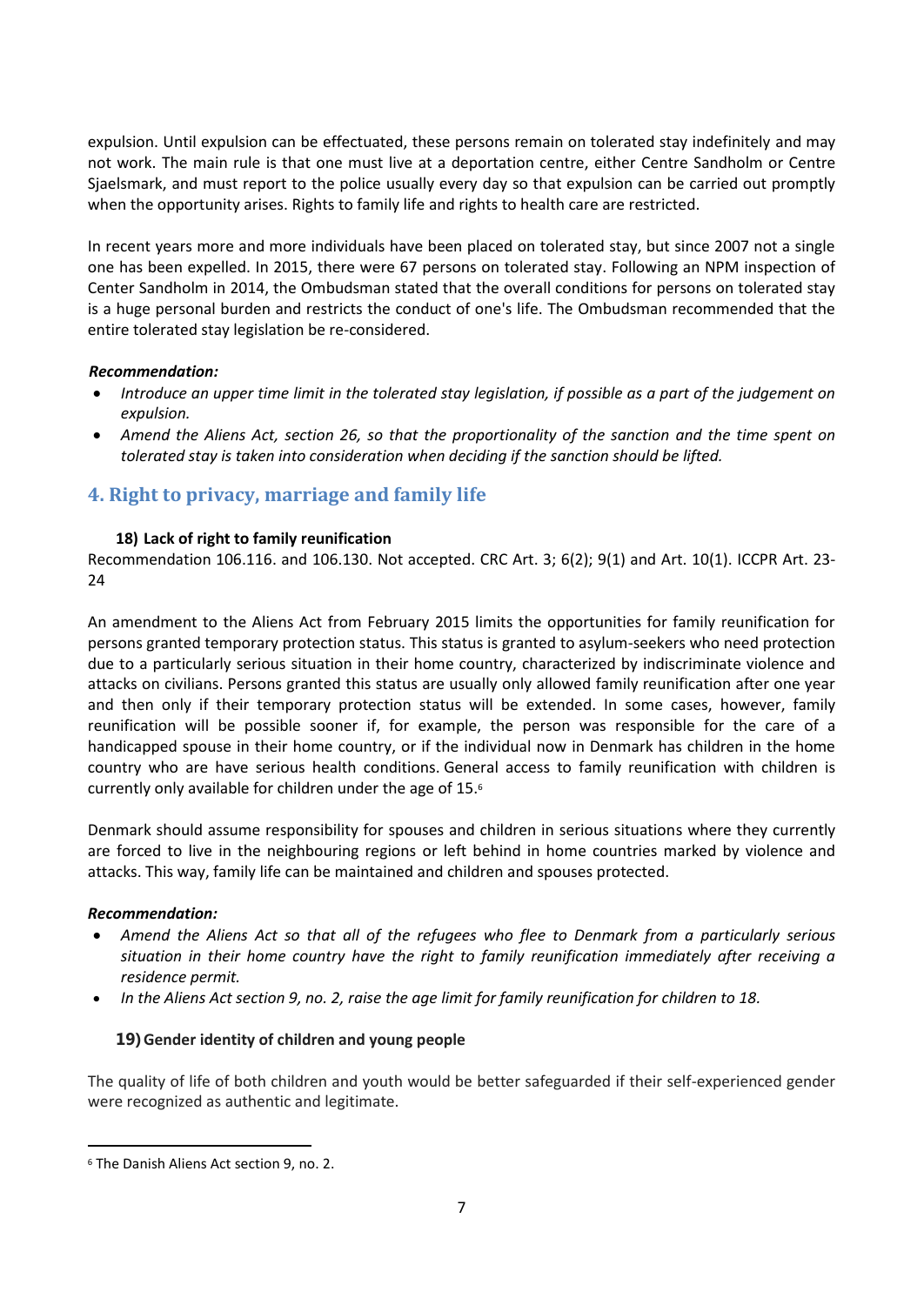#### *Recommendation:*

- *Lift the requirement of 18-years-of-age for legal gender change by allowing the person exercising parental authority over the minor to file an application. While processing the request, one must (a) ensure that the best interests of the child as expressed in the CRC be the paramount consideration; and (b) give due weight to the views of the minor having regard to the minor's age and maturity.*
- *To ensure the right to bodily integrity of intersex person, coerced surgical gendering must be outlawed.*

# <span id="page-7-0"></span>**5. Freedom of religion or belief, expression, association and peaceful assembly, and right to participate in public and political life**

#### **20) Right to vote and political participation**

ICCPR Art. 25, CRPD Art. 29

The Danish Constitution states that persons under the extensive form of guardianship do not have the right to vote. Thereby, an unknown but limited number of persons do not have the right to participate in elections and referenda.

Persons who are blind or who due to physical disabilities are unable to put their mark on the ballot paper themselves are obliged to be attended by an official who cannot be chosen freely. Furthermore, the polling booths are not soundproof. Their right to vote in secrecy is hereby compromised.

#### *Recommendation:*

 *Amend the Constitution as well as legislation on elections and on guardianship to ensure that all Danish citizens above 18 years of age have the right to vote and to be assisted by a person of their own choice if needed.*

## <span id="page-7-1"></span>**6. Right to work and to just and favourable conditions of work**

#### **21) Equal pay**

CEDAW COR 2014, 29a and 30a

The first Danish Equal Pay Act came in 1976. Today, Danish women are still underpaid due to gender, cf. CEDAW Art. 11 (1.d). The principle of equal pay applies both to equal work and to work of equal value. However, work of equal value is neither described nor defined in the Act.

#### *Recommendation:*

 *Define jobs of equal value in an operational way for all who are involved in setting and negotiating wages.*

## <span id="page-7-2"></span>**7. Right to social security and to an adequate standard of living**

#### **22) Child Poverty**

## CRC Art. 26-27

The government introduced an official poverty limit in June 2013. This limit is based on 50% of the median income of a given household for three consecutive years. However, there is no specific focus on child poverty; the poverty limit is only determined by the number of members in the household and not their age.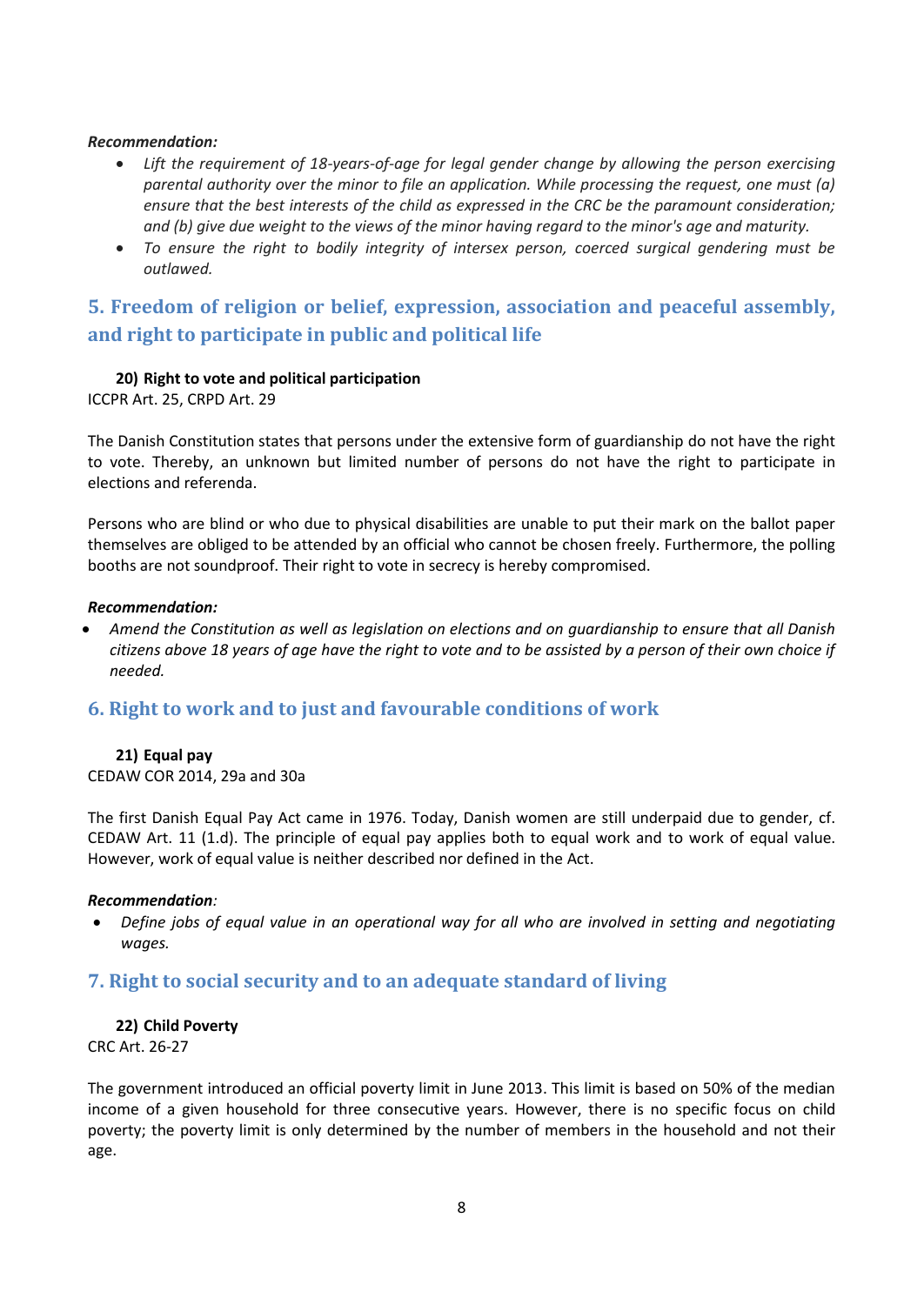#### *Recommendation:*

 *The government should develop an action plan for combating child poverty and should also include families who have lived in poverty for just one or two years.*

## **23) Right to adequate housing**

UDHR Article 25; ICESCR Article 11.

One of the key structural challenges in alleviating homelessness is the lack of affordable housing. The number of dwellings that homeless and especially young homeless can afford has dropped by 55% from the year 2007 to 2013, according to a report from the Danish Supreme Audit Institution. For poor and excluded groups this drop constitutes a structural discrimination on the housing market.

#### *Recommendation:*

 *Set concrete objectives for the supply of affordable and healthy public housing and monitor development continuously. For instance, establish a fixed percentage of municipal housing for homeless.*

# <span id="page-8-0"></span>**8. Right to health**

## **24) Use of immobilization in psychiatric treatment**

CESCR, art 12(1), CRPD art 14, 15 and 22.

The use of belts, wrist and ankle straps, involuntary medication and electroconvulsive therapy is widespread and has been criticised for its extent and frequency by the UN CRPD-Committee.<sup>7</sup> Cases of immobilisation for more than 48 hours reached all-time highs in 2012 and 2013. In several cases patients were immobilized for periods of 1 to 3 months.

#### *Recommendation:*

- *Amend laws in order to significantly limit the use of physical, chemical and other non-consensual measures. Provide training of professionals in prevention of torture, cruel, inhumane or degrading treatment or punishment.*
- *Reduce the use of physical immobilization of patients.*
- *Reduce force in psychiatric treatment of children.*

#### **25) The right to protection from psychological violence and bullying in schools**  CRC Art. 19.

Bullying is harmful to a child's development and well-being. Both for the child being bullied and those who are engaged in bullying – or just acting as passive spectators – bullying can have a detrimental impact on the mental health and social development of children. The most recent statistics indicate that 7% of Danish children aged 11-15 years are bullied. Unfortunately, there is no law that gives children the right to attend school without being bullied, and therefore no sanctions exist towards schools who do too little to prevent bullying.

#### *Recommendation:*

 $\overline{a}$ 

*Adopt legislation which clearly places a responsibility to stopping bullying on the schools.* 

<sup>7</sup> CRPD-Committee, Concluding observations on the initial report of Denmark, CRPD/C/DNK/CO/1 3 October 2014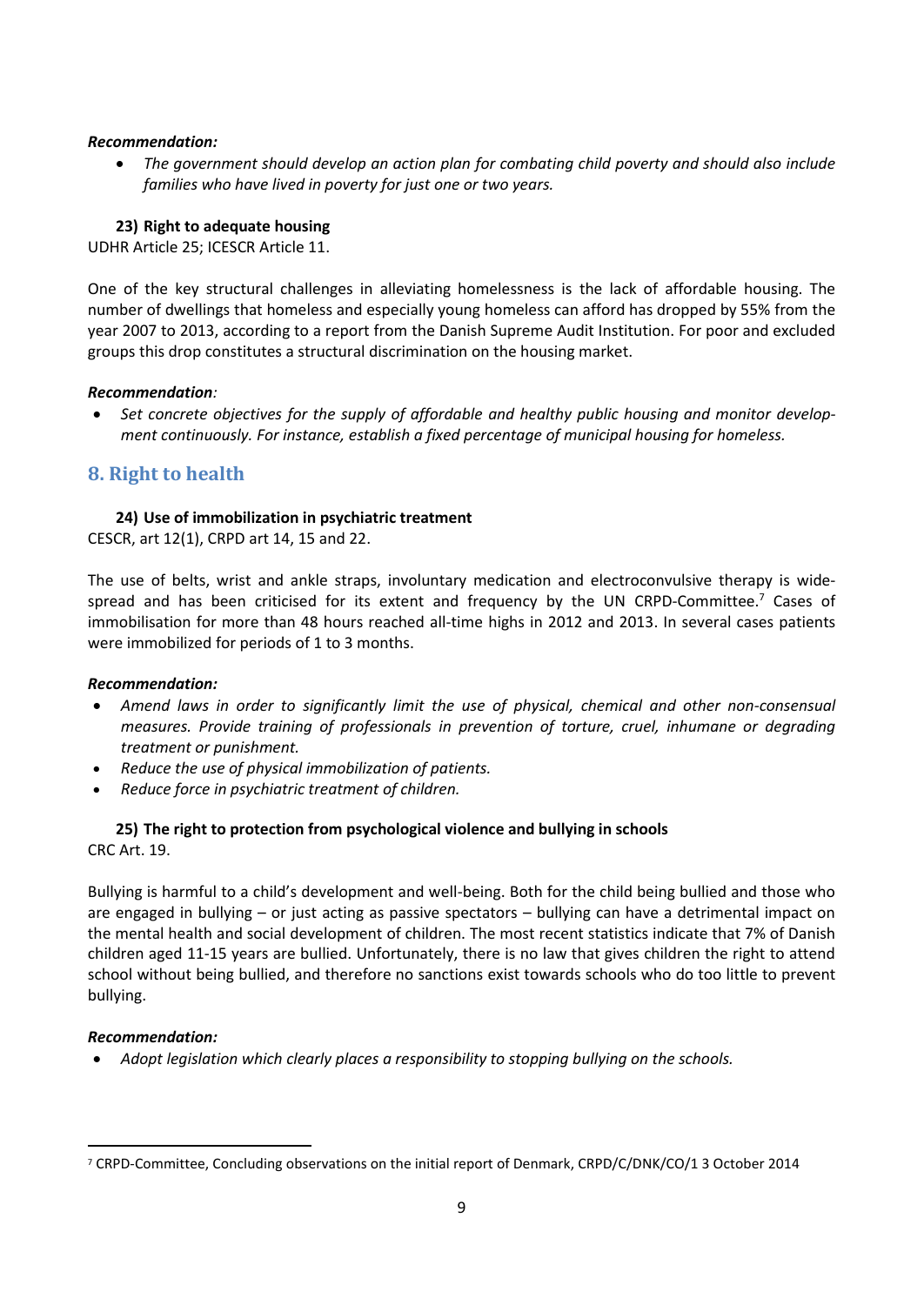## **26) Reduce inequality in health (EAPN)**

CESCR, Art. 12, CRC Art. 24, CRPD Art. 25

Life expectancy is 14 years below average for persons with learning disabilities and mental health problems, while it is 22 years below average for socially excluded persons. For persons who are addicted to drugs, the risk of early death is 48 times higher than for the general population. The health care system does not adapt to vulnerable persons, including in its communication, nor does it provide reasonable accommodation for them. The consequence is that many vulnerable persons turn their back on the health care system, even though they are in need of treatment. Consequently, less serious diseases are often aggravated and worsen.

#### *Recommendation:*

 *The government should take targeted initiatives to systematically and regularly reach out to vulnerable persons and groups as a structural element of health care services. These initiatives should be monitored to ensure that they are sufficient and appropriate.*

## **27) Sexual violence – action plan**

CEDAW and the Istanbul Convention art 4 and 36

Prevalence rates for sexual violence vary according to study design, methods and sample. However, it is well documented that reports of rape have been stable the past 30 years between 400 and 600 a year (Balvig 2013)<sup>8</sup>. The number of reports is very low compared to e.g. Sweden, where around 6,000 rapes are reported yearly. A Danish report from 2010 showed that only 30% of reported rapes come to trial, and less than one in five results in a conviction (The Danish Crime Prevention Council, 2010). With this we risk that perpetrators continue to commit sexual violence.

#### *Recommendation:*

 *Adopt a national plan of action for the prevention of sexual violence and for ensuring the legal rights of victims of sexual violence.*

## **28) Violence against women – treatment**

Recommendation 106.81. Accepted and 106.82. Accepted. CEDAW and the Istanbul Convention

In cases of violence in intimate relations, neither victims, their children nor the perpetrators are provided the necessary support and treatment by the social and health systems. This reflects the very limited legislation on domestic violence (Section 109, Act on Social Services, obliging municipalities to provide battered women and their children with shelter).

#### *Recommendation:*

 $\overline{a}$ 

 *Adopt specific legislation on the rights of citizens in battered families (battered adults, the children and perpetrators) to receive counselling and long-term psychological treatment.*

#### **29) Barriers in health care for LGBT persons**

LGBT persons do not have equal access to health care. For instance, all women except for trans persons may legally receive cosmetic breast surgery. Before breast surgery, however, trans persons must first subject themselves to a lengthy evaluation and a decision from the Sexological Clinic and then receive

<sup>8</sup> Balvig, 2013: *Offerundersoegelsen 2012*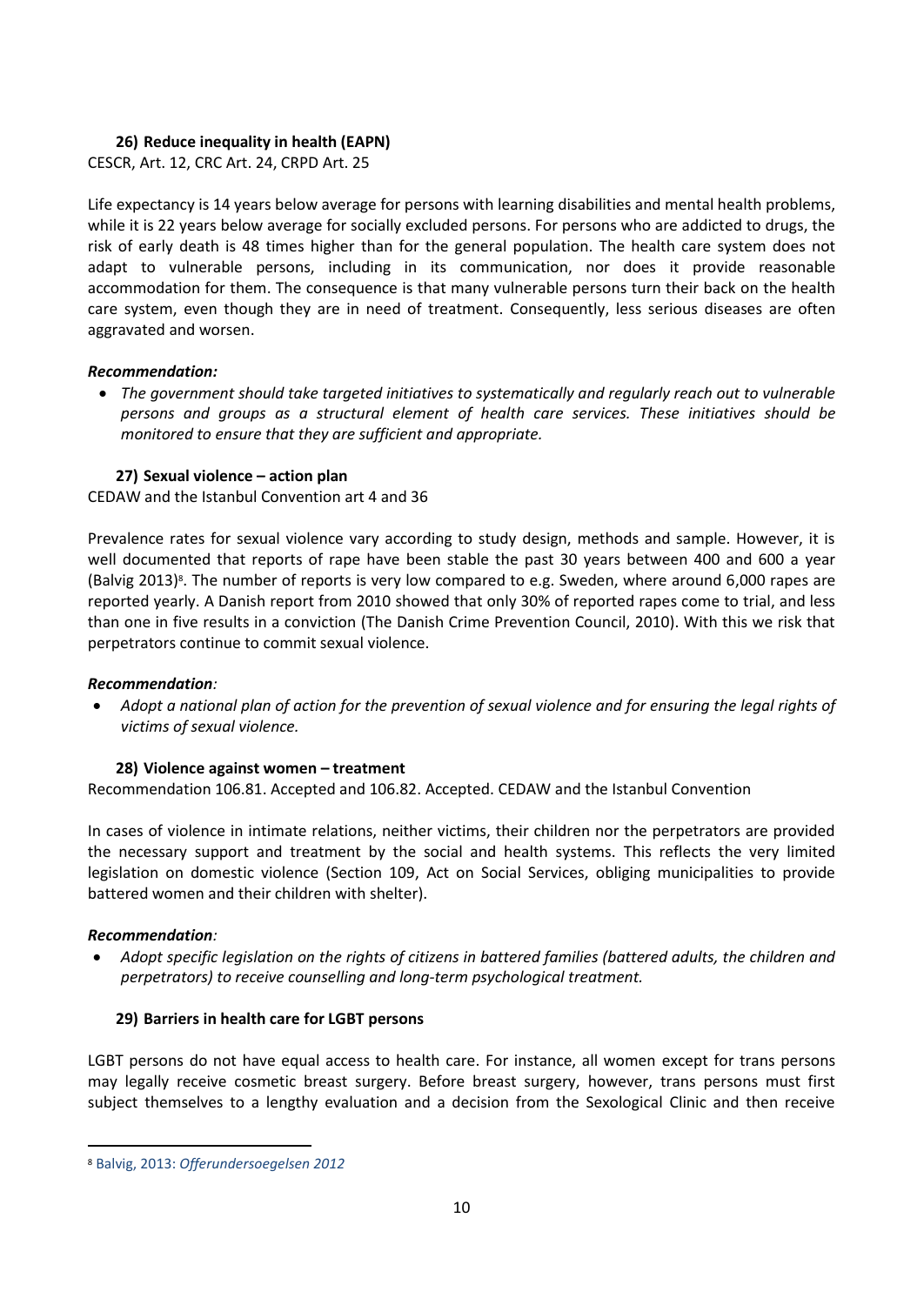official permission from the Danish Health and Medicines Authority. Also, hormone treatment of trans persons is classified as a "highly specialised" treatment and thus, as a prerequisite, requires the completely superfluous involvement of e.g. a surgeon, resulting in long waiting lists and postponing of necessary treatments. Furthermore, it is common in Denmark that a gay man and single woman have a child together, thus becoming joint parents. However, for fertility treatment, an HIV-positive man can only receive treatment if he is not gay, because the authorities only allow treatment of a man who has a sexual relationship with a woman.

### *Recommendation:*

*Document and stop unequal treatment of LGBT persons in health care.*

# <span id="page-10-0"></span>**9. Right to education and cultural rights**

## **30) Fewer Danish school children know human rights**

Recommendation 106.46. Accepted but ineffective.

A 2014 survey showed that 77% of Danish school children aged 12-16 had little or no knowledge of the UDHR. Concerning the CRC, the situation has worsened since 2009, when 61% of the children had little or no knowledge; in 2014 this had increased to 79%.

#### *Recommendation:*

 *Implement mandatory human rights education by incorporating them, including the CRC, in the Public School Act and by specifying explicit human rights learning objectives in the Common Objectives and in the curriculum for the Bachelor of Education*

### **31) The right to maintain one's mother tongue**

CRC Art. 6; 8; 14 (2); 20 (3).

In Denmark only children of EU or EEA citizens are entitled to language lessons in their mother language. 9 For other children from families in which Danish is not the first language, it is up to the individual municipality to determine if mother-tongue language lessons are offered. This is a concern, since children of third-country nationals are more likely to be raised in socio-economically disadvantaged homes. This lack of mother-tongue fluency can be detrimental to the general development of these children and can be counter-productive if the family returns to the country of origin.

#### *Recommendation:*

 *Introduce mother tongue language lessons free of charge to all children, including children of thirdcountry nationals. Assure that all asylum-seeking children receive sufficient mother-tongue lessons.*

## **32) Gender identity, gender expression and sexual orientation in education (LGBT Denmark)**

In the general population, knowledge and awareness of the conditions of LGBT people is appallingly small. Teaching about these conditions is not obligatory at the universities or professional schools. This means that none of the personnel groups that work professionally with people have actual knowledge about these conditions, unless by self-study or if their teachers or managers provide knowledge of their own accord.

#### *Recommendation:*

 $\overline{a}$ 

<sup>9</sup> The Primary and Secondary School Act, section 5(7).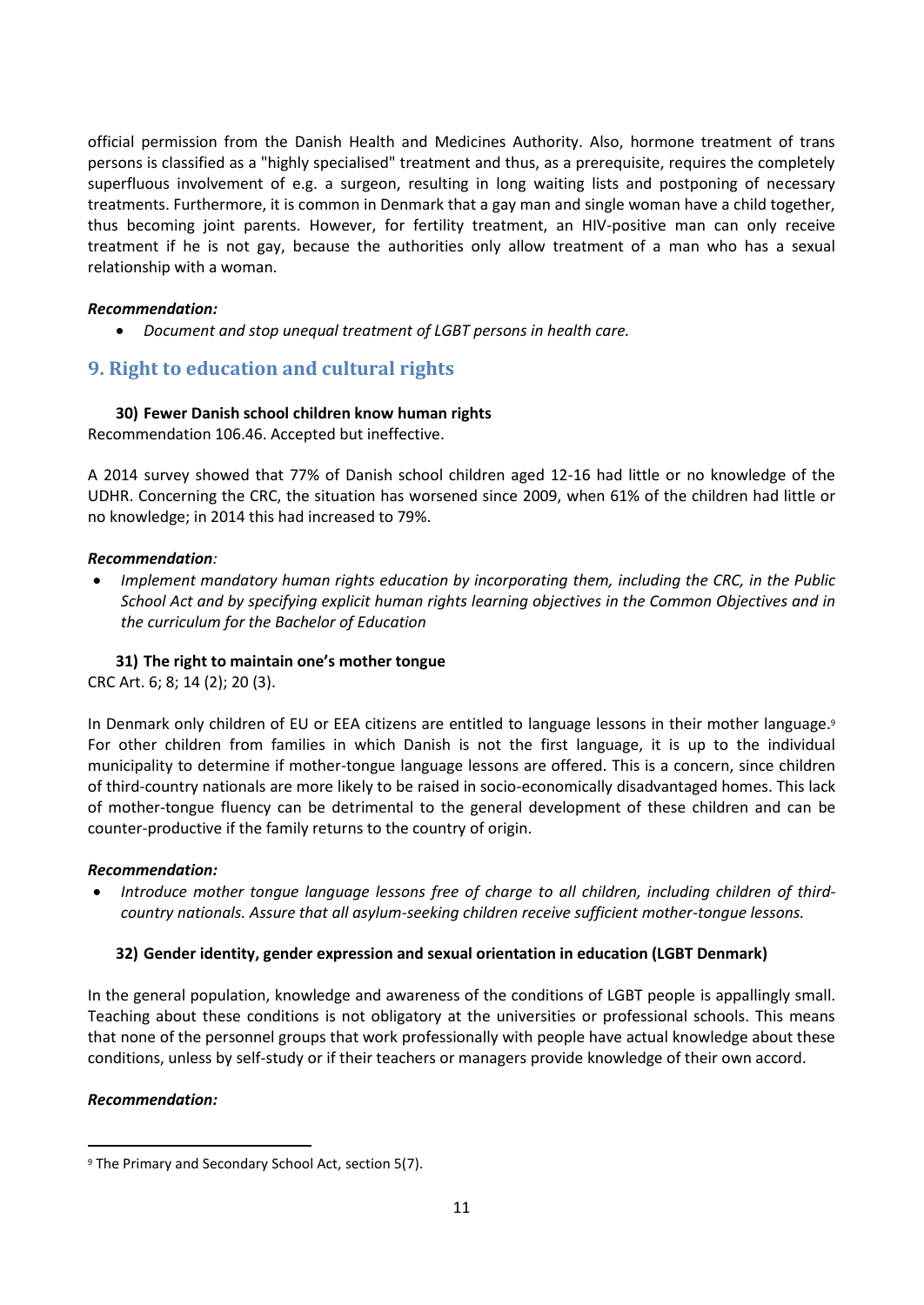*Add gender identity, gender expression and sexual orientation to the curriculum of professions concerning people, e.g. medical professionals, health care workers, teachers, lawyers, judges, police, and social workers.*

# <span id="page-11-0"></span>**10. Migrants, refugees and asylum-seekers**

#### **33) Non-Refoulement**

Recommendations 106.117 and 106.126. Not accepted.

Denmark's asylum system does not identify all asylum-seekers who have the right to residence permits, as stipulated by the principle of non-refoulement (ICCPR Art. 7 and UNCAT Art.  $3^{10}$ ). In the two CAT communications CAT/C/45/D/339/2008 and CAT/C/49/D/464/2011, the Committee ruled in favour of the complainants in cases concerning non-refoulement. A central element in both decisions is the specialized medical examination, which was missing in CAT/C/49/D/464/2011 and given little weight in CAT/C/45/D/339/2008. The lack of consistency in the use of specialized medical examination is of concern.

#### *Recommendation:*

 *Systematic medical examinations should be carried out on all asylum-seekers upon arrival to Denmark, so as to identify victims of torture.* 

#### **34) Protecting the needs of unaccompanied minors**

Recommendation 106.119. Partly accepted. CRC, Art. 3.

According to the Aliens Act §9c, 3.1 and §9c, 3.1 (amendment, of 1 January 2011), the residence permit of an unaccompanied minor asylum-seeker with no access to a social network in the country of origin is withdrawn when he turns 18. The uncertain future experienced during the waiting time of asylum can be traumatizing in itself, with grave consequences for the well-being of the child. The child's personal development and integration into the Danish society (e.g., education, personal ties) are hampered by the continuous fear of the future in the home country and by anticipated deportation. The receiving municipality can also find it difficult to implement an integration programme for the child. The consequences can be greater isolation and traumatization.

#### *Recommendation:*

 *Ensure durable solutions to unaccompanied minors by ensuring that their residence permits are automatically renewed when turning 18*

#### **35) Unaccompanied minor asylum-seekers in prison**

Recommendation 106.100. Not accepted. CRC Art. 3.

Unaccompanied minor asylum-seekers should not be imprisoned during the asylum procedure cf. Danish Aliens Act § 36 (administrative detention). Currently, they are detained in secured youth institutions or detention centres with children that have been convicted of criminal acts. Furthermore, often no staff or inmates at these institutions speak the child's native language, which results in isolation.

#### *Recommendation:*

 $\overline{a}$ 

 *Asylum-seeking children should not be administratively imprisoned, rather accommodated in asylum centres their meet their specific needs.*

<sup>10</sup> Alien Act § 7(2) and § 31.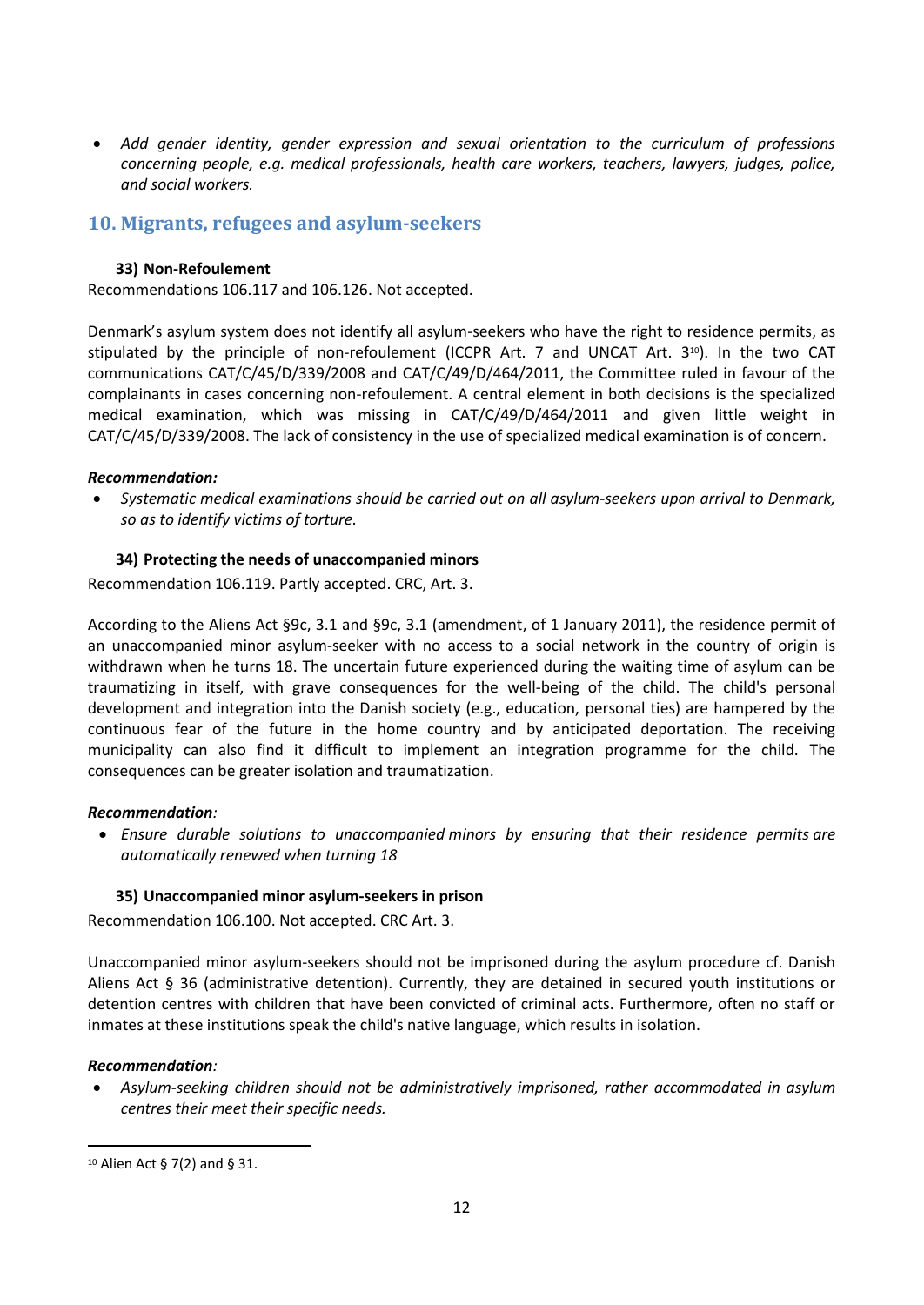#### **36) Arbitrary detention of asylum-seekers and migrants**

Recommendation 106.131. Accepted.

Asylum-seekers and migrants are frequently detained during return procedures even when there is no specific, individual reason to believe that the person will actually abscond or resist deportation. This is probably contrary to ICCPR Art. 9. Long detention of asylum-seekers and migrants also sometimes occurs and is contrary to the principle of proportionality.

### *Recommendation:*

 *Disclose data on the detention of asylum-seekers and migrants in order to ensure that detention is administered in accordance with the law, and only when justified as reasonable, necessary and proportionate.*

## **37) Expulsion to inhuman and degrading treatment**

Vulnerable persons are at times expelled under the Dublin Regulation to European countries such as Italy and Bulgaria, where they can be exposed to inhuman and degrading treatment, contrary to ICCPR, Art. 7.

## *Recommendation:*

 *Ensure a thorough investigation of the situation of returnees to other EU countries, and apply the discretionary clauses (Dublin Regulation 604/2013, Art. 17) in cases where the background information and decisions from the Human Rights Committee point to significant deficiencies in reception conditions in the respective countries.* 

#### **38) Rejected asylum-seekers**

Cases concerning rejection of asylum can only be re-opened if there is new evidence, which is often difficult for asylum-seekers to obtain. Even though applications are rejected, sometimes repatriation cannot be implemented either due to the situation in the home country or to doubt about the asylum seeker's identity. As a consequence, many rejected asylum-seekers await deportation from Denmark for several years. This has a profoundly negative effect especially on a child's development.

If a rejected asylum-seeker does not cooperate with preparations for return, the authorities can introduce "motivational measures", meaning that asylum-seekers only receive meals, but are not paid basic allowance, supplementary allowance or care-giver allowance. This situation may last for many years and may be in violation of ICCPR Art. 7, as inhuman or degrading treatment.

#### *Recommendation:*

- *Introduce an upper time limit for how long rejected asylum-seekers can await expulsion, pending response from the Dublin recipient country or from the country of origin.*
- *Abolish the cooperation requirement for rejected asylum-seekers and carry out individual assessments of the need for motivational measures.*

#### **39) Torture survivors in detention**

Of people in detention, there is a high proportion of torture survivors who await deportation. This may violate ICCPR Art. 7, CRC Art. 37(c), CRC General comment No. 10 (2007), Paragraph 89 and CRPD Art. 14 (2). Amnesty International's Danish Medical Group did a survey in Ellebæk Prison in 2012. This showed that